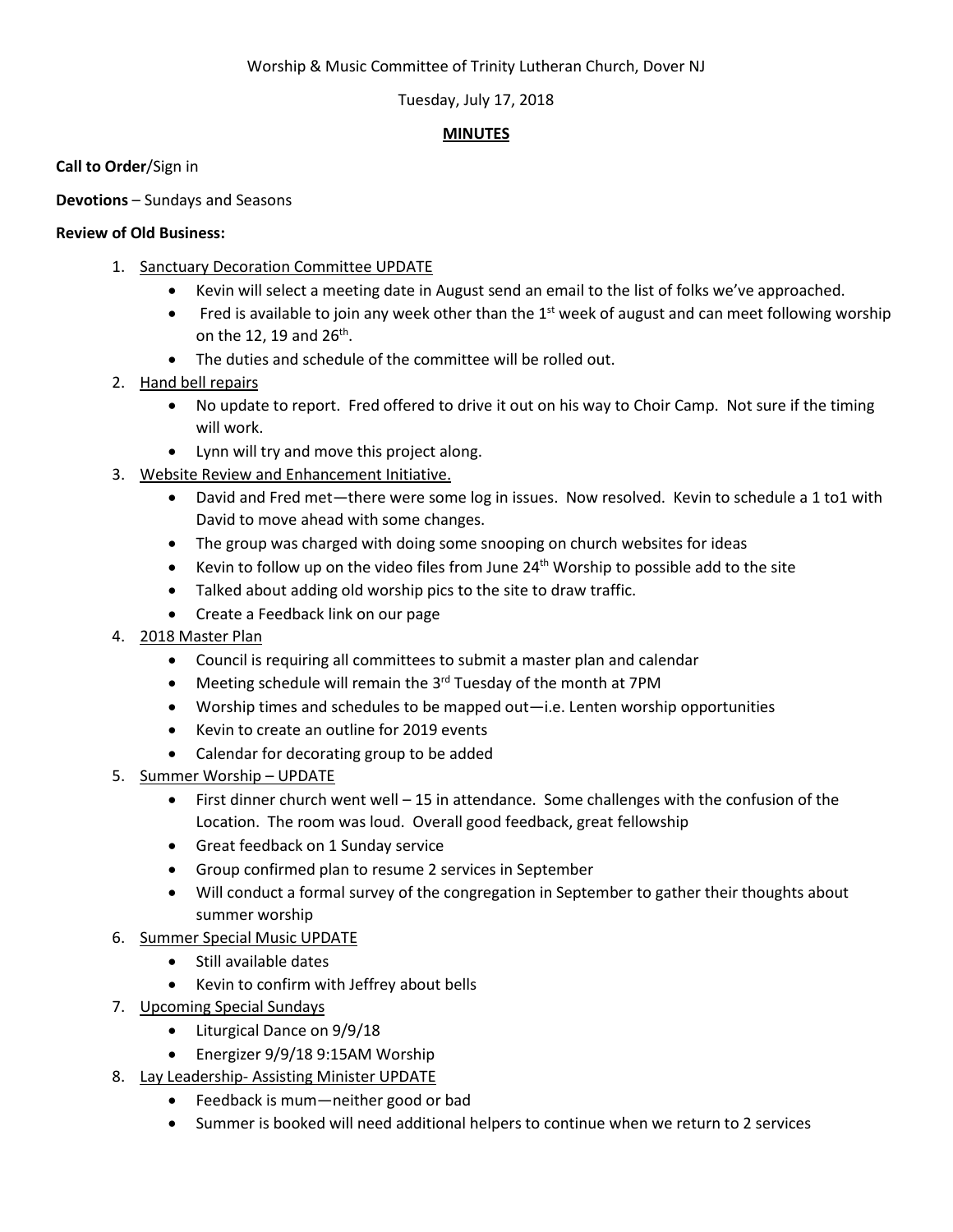- 9. Noise Control
	- The practice of the ushers closing the doors works
	- Fred will revise his "entrance" into the sanctuary in hopes folks will take that as a signal to prepare for worship
- 10. Communion Wine
	- Three wines have been piloted.
	- A formal taste test and congregational voting will occur this week
	- We will return to using glass cups and washing in between services in an effort to save money and be more eco-friendly
- 11. Banner Rotation
	- After reviewing the inventory, we have little no options for the season of Ordinary Time.
	- The decorating group will be asked to help create new banners
- 12. Bulletin Recycling
	- The group felt this already occurs naturally and that a bigger deal doesn't need to be made about this.

## **New Business**

- 1. 2019 Budget
	- Due to Council on September 1<sup>st</sup>
	- Kevin to conduct a line by line review
	- Will send 2 versions—our current budget and a dooms day version
- 2. 2019 Master Calendar Report to Council
	- See notes above
- 3. Energizer Sunday
	- See notes above
	- Kevin to alert Katie S that the musical theme will be Gospel Style
- 4. Next Innovation
	- Group talked about the need to look for new ideas to add to worship
	- Ideas from the national youth gathering where tossed around
	- Group encouraged to visit other churches
- 5. Parking Lot Review
	- N/A
- 6. Round Table Open Discussion
	- "paperless singing" retreat at Cross Roads in October
	- Scott Shotsencebach to supply on 7/29/18
	- Kevin to contact Karen Coates Supply organist to cover Julie's Vacation requests in November
	- The Hymn board needs attention in the summer when Sheri is not at choir rehearsal to change it. Kevin to email Cliff Rollins to see if he will take it on
	- Barbara provided an update on a recent change in Altar Guild membership. Addition recruitment may be required.

## **Correspondence:**

- 1. Joan Frick
	- Requested that we sing "Let there be Peace on Earth" every Sunday following the passing of the peace. This is a practice that her daughter's home church does.
	- The group felt we would committee to doing that periodically—but doing it every Sunday would "kill the song".
- 2. Dawn Rollins—Decoration Committee